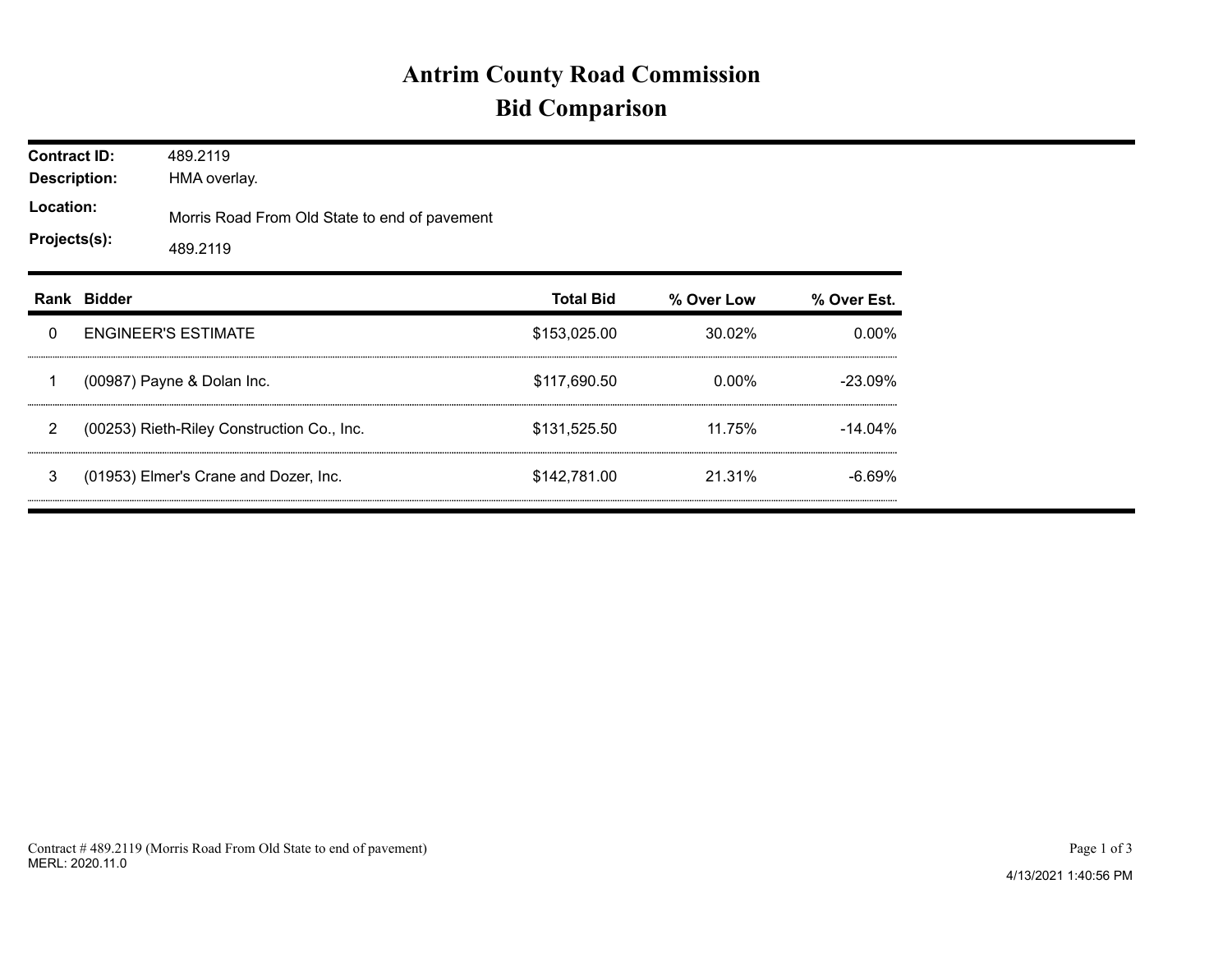| Line                    | Pay Item Code<br><b>Quantity Units</b>         |       |             | (0) ENGINEER'S ESTIMATE |               | (1) Payne & Dolan Inc. |               | (2) Rieth-Riley Construction Co., |               |
|-------------------------|------------------------------------------------|-------|-------------|-------------------------|---------------|------------------------|---------------|-----------------------------------|---------------|
|                         | <b>Description</b>                             |       |             | <b>Bid Price</b>        | Totall        | <b>Bid Price</b>       | Totall        | Inc.<br><b>Bid Price</b>          | Total         |
| 0001                    | 1500001<br>Mobilization, Max \$6,000           |       | <b>LSUM</b> | \$6,000.000             | \$6,000.000   | \$2,500.000            | \$2,500.000   | \$6,000.000                       | \$6,000.000   |
| 0002<br><b>HMA, 5E1</b> | 5010056                                        | 1,899 | Ton         | \$75,000                | \$142.425.000 | \$59,500               | \$112,990,500 | \$64.500                          | \$122,485.500 |
| 0003                    | 8120140<br>Lighted Arrow, Type C, Furn         | 2     | Ea          | \$400,000               | \$800,000     | \$200,000              | \$400,000     | \$500,000                         | \$1,000.000   |
| 0004                    | 8120141<br>Lighted Arrow, Type C, Oper         | 2     | Ea          | \$100,000               | \$200.000     | \$200,000              | \$400,000     | \$100,000                         | \$200.000     |
| 0005                    | 8120170<br><b>Minor Traf Devices</b>           |       | <b>LSUM</b> | \$1,000,000             | \$1,000,000   | \$500,000              | \$500,000     | \$440.000                         | \$440,000     |
| 0006                    | 8120350<br>Sign, Type B, Temp, Prismatic, Furn | 200   | Sft         | \$2,000                 | \$400.000     | \$1,000                | \$200,000     | \$1.500                           | \$300.000     |
| 0007                    | 8120351<br>Sign, Type B, Temp, Prismatic, Oper | 200   | Sft         | \$1,000                 | \$200,000     | \$1,000                | \$200,000     | \$0.500                           | \$100.000     |
| 0008                    | 8120370<br><b>Traf Regulator Control</b>       |       | LSUM        | \$2,000.000             | \$2,000,000   | \$500,000              | \$500,000     | \$1,000.000                       | \$1,000.000   |
| <b>Bid Totals:</b>      |                                                |       |             |                         | \$153,025.00  |                        | \$117,690.50  |                                   | \$131,525.50  |